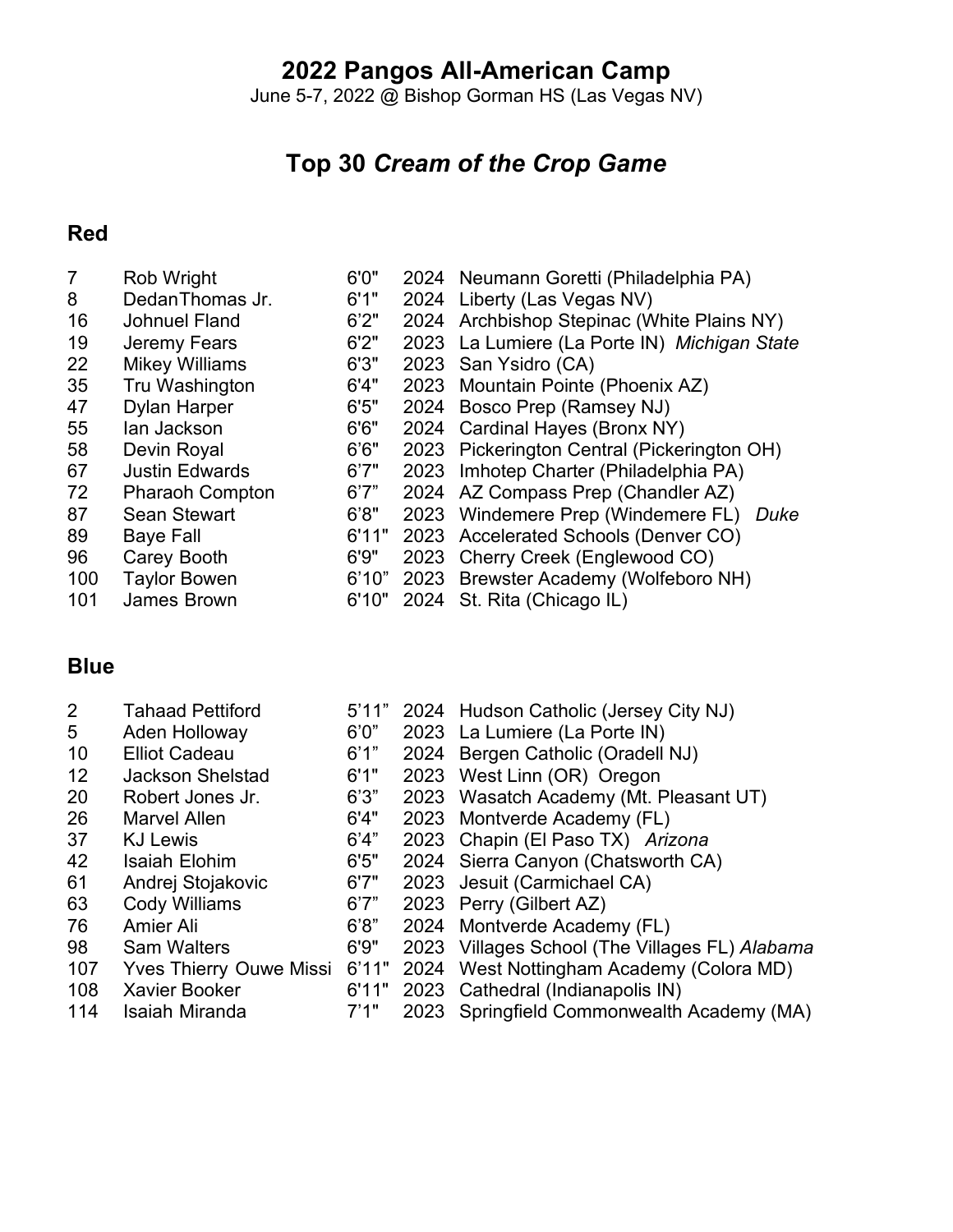## **Pangos All-American Camp Top 60** *Cream of the Crop Game*

### **Red Team**

| 1   | David Trey Green         | 5'10" |      | 2023 Link Academy (Branson MO)       |
|-----|--------------------------|-------|------|--------------------------------------|
| 17  | <b>Styles Phipps</b>     | 6'2"  | 2024 | St. Mary's (Phoenix AZ)              |
| 31  | Jamari Phillips          | 6'4"  |      | 2024 Modesto Christian (Modesto CA)  |
| 33  | <b>Wesley Yates</b>      | 6'4"  |      | 2023 Beaumont United (Beaumont TX)   |
| 34  | Drew Kingery             | 6'4"  | 2023 | Indianola (IA)                       |
| 38  | Jahseem Felton           | 6'5"  |      | 2024 SoCal Academy (Los Angeles CA)  |
| 41  | Karter Knox              | 6'5"  | 2024 | Tampa Catholic (Tampa FL)            |
| 44  | Seven Bahati             | 6'5"  |      | 2024 Donda Academy (Simi Valley CA)  |
| 49  | <b>Chris Lockett</b>     | 6'5"  |      | 2023 Isidore Newman (New Orleans LA) |
| 68  | <b>Mouhamed Dioubate</b> | 6'7"  |      | 2023 Putnam Science Academy (CT)     |
| 74  | Kevin Patton Jr.         | 6'8"  | 2023 | Maricopa (AZ)                        |
| 82  | Devin Williams           | 6'10" |      | 2023 Centennial (Corona CA)          |
| 83  | Donovan Freeman          | 6'8"  | 2024 | St. John's (Washington DC)           |
| 88  | <b>Brandon Williams</b>  | 6'8"  |      | 2023 Christ The King (Queen NY)      |
| 91  | Morez Johnson            | 6'9'' |      | 2024 St. Rita (Chicago IL)           |
| 92  | Jayden Williams          | 6'9'' |      | 2024 Brookwood (Snellville GA)       |
| 102 | Papa Kante               | 6'10" |      | 2023 South Kent (CT)                 |
| 110 | <b>Jazz Gardner</b>      | 7'0'' |      | 2023 West Ranch (Santa Clarita CA)   |

#### **Blue Team**

| 4   | <b>Ahmad Nowell</b>          | 6'0'' | 2024 | Imotep (Philadelphia PA)                |
|-----|------------------------------|-------|------|-----------------------------------------|
| 13  | Ty-Laur Johnson              | 6'1"  |      | 2023 St. Benedict Prep (Newark NJ)      |
| 21  | <b>KJ Windham</b>            | 6'3'' |      | 2024 Ben Davis (Indianapolis IN)        |
| 27  | <b>Blue Cain</b>             | 6'4"  |      | 2023 Knoxville Catholic (Knoxville TN)  |
| 28  | Chris Johnson                | 6'4"  | 2023 | Elkins (Missouri City TX)               |
| 29  | Sebastian Mack               | 6'4   | 2023 | Acellus (Las Vegas NV)                  |
| 39  | AJ Johnson                   | 6'5"  | 2023 | Taft (Woodland Hills CA)                |
| 45  | <b>Robert Hinton</b>         | 6'5"  | 2024 | Harvard-Westlake (North Hollywood CA)   |
| 46  | <b>Garwey Dual</b>           | 6'5"  |      | 2023 Carmel (IN)                        |
| 48  | Kaden Cooper                 | 6'5"  |      | 2023 The Skill Factory (Atlanta GA)     |
| 51  | <b>Tristan Gross</b>         | 6'6"  |      | 2023 St. Petersburg (St. Petersburg FL) |
| 56  | Isaiah Abraham               | 6'6"  | 2024 | Paul VI (Chantilly VA)                  |
| 77  | <b>Scotty Middleton</b>      | 6'7"  |      | 2023 Sunrise Christian (Bel Aire KS)    |
| 84  | <b>Keanu Dawes</b>           | 6'8"  | 2023 | Stratford (Houston TX)                  |
| 90  | Jimmy Oladokun               | 6'8"  | 2023 | Damien (La Verne CA)                    |
| 95  | Zayden High                  | 6'9'' | 2023 | Smithson Valley (Spring Branch TX)      |
| 99  | <b>Robert Miller</b>         | 6'9'' | 2024 | Pasadena Memorial (Pasadena TX)         |
| 106 | <b>Assane Diop</b>           | 6'10" |      | 2023 Accelerated Schools (Denver CO)    |
| 112 | Ugonna Kingsley Onyenso 7'0" |       |      | 2023 Putnam Science Academy (CT)        |